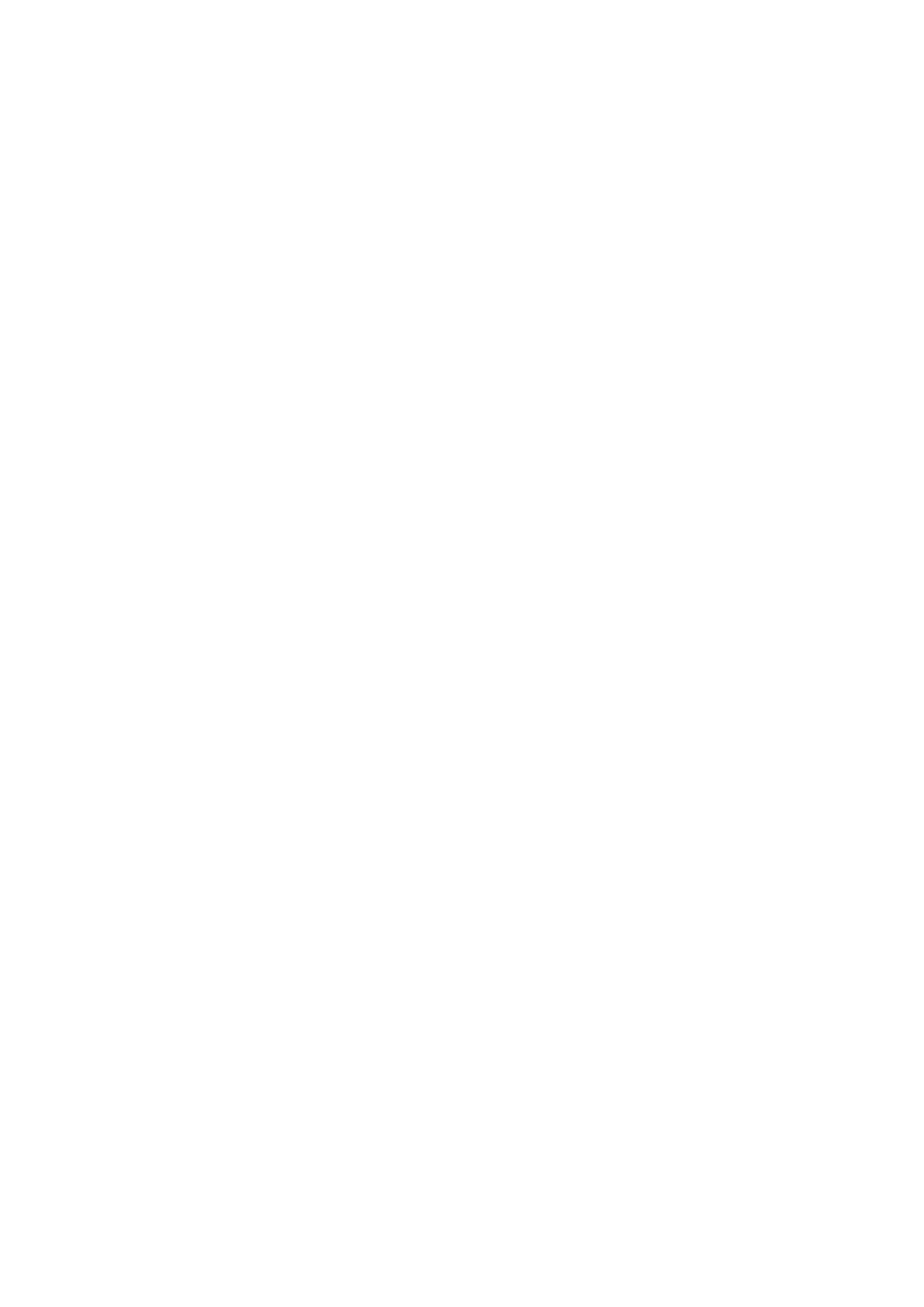## **Pen testing of the kill efficacy of the Trapper® T-Rex® rat trap when used for capturing ship and Norway rats**

Contract Report: LC3218

Grant Morriss

Manaaki Whenua – Landcare Research

| Reviewed by:                       | Approved for release by:              |
|------------------------------------|---------------------------------------|
| <b>Bruce Warburton</b>             | Chris Jones                           |
| Team Leader                        | Portfolio Leader - Managing Invasives |
| Manaaki Whenua – Landcare Research | Manaaki Whenua – Landcare Research    |

#### **Disclaimer**

This report has been prepared by Manaaki Whenua – Landcare Research for Key Industries. If used by other parties, no warranty or representation is given as to its accuracy and no liability is accepted for loss or damage arising directly or indirectly from reliance on the information in it.

#### **© Key Industries 2018**

This report has been prepared by Landcare Research New Zealand Limited for Key Industries and Landcare Research has agreed that Key Industries own the copyright in the report. It may not be reproduced or copied, in whole or in part, in any form or by any means without the written permission of Key Industries.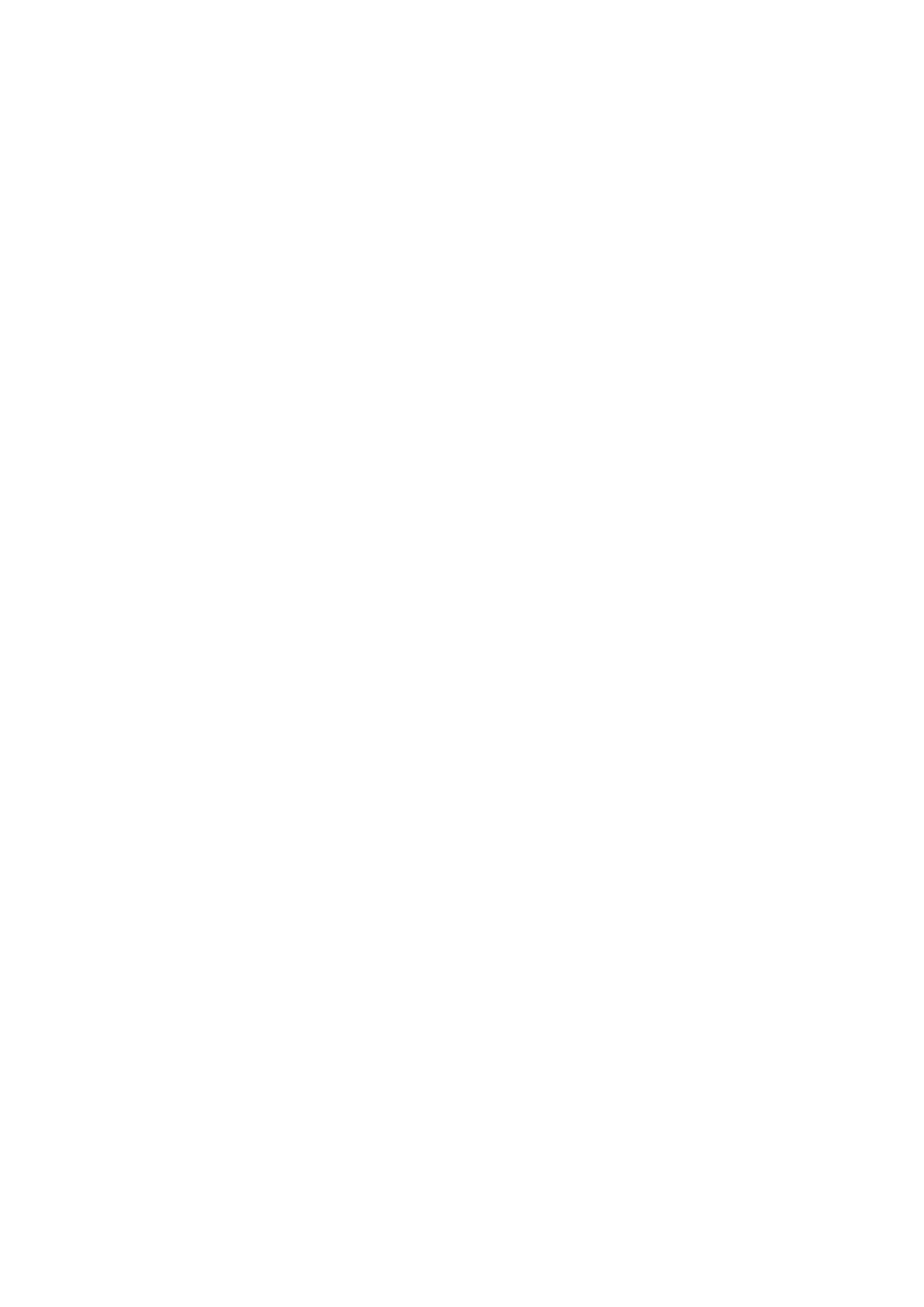# **Contents**

|                | $1 \qquad In traditional action \_{}{} \dots \_{}{} \dots \_{}{} \dots \_{}{} \dots \_{}{} \dots \_{}{} \dots \_{}{} \dots \_{}{} \dots \_{}{} \dots \_{}{} \dots \_{}{} \dots \_{}{} \dots \_{}{} \dots \_{}{} \dots \_{}{} \dots \_{}{} \dots \_{}{} \dots \_{}{} \dots \_{}{} \dots \_{}{} \dots \_{}{} \dots \_{} \dots \_{} \dots \_{} \dots \_{} \dots \_{} \dots \_{} \dots \_{} \dots \_{} \dots \_{} \dots \_{} \dots \_{} \dots \_{} \dots \_{} \dots \_{} \dots \_{} \dots \_{} \dots \_{} \dots \_$ |  |  |  |  |  |
|----------------|-----------------------------------------------------------------------------------------------------------------------------------------------------------------------------------------------------------------------------------------------------------------------------------------------------------------------------------------------------------------------------------------------------------------------------------------------------------------------------------------------------------------|--|--|--|--|--|
|                |                                                                                                                                                                                                                                                                                                                                                                                                                                                                                                                 |  |  |  |  |  |
| $\overline{3}$ |                                                                                                                                                                                                                                                                                                                                                                                                                                                                                                                 |  |  |  |  |  |
| $\overline{4}$ |                                                                                                                                                                                                                                                                                                                                                                                                                                                                                                                 |  |  |  |  |  |
|                |                                                                                                                                                                                                                                                                                                                                                                                                                                                                                                                 |  |  |  |  |  |
| 6              |                                                                                                                                                                                                                                                                                                                                                                                                                                                                                                                 |  |  |  |  |  |
| 7 <sup>7</sup> |                                                                                                                                                                                                                                                                                                                                                                                                                                                                                                                 |  |  |  |  |  |
| 8              |                                                                                                                                                                                                                                                                                                                                                                                                                                                                                                                 |  |  |  |  |  |

| Appendix $1$ – Ship rats caught by the T-Rex rat trap during test 5, showing consistency in |  |
|---------------------------------------------------------------------------------------------|--|
|                                                                                             |  |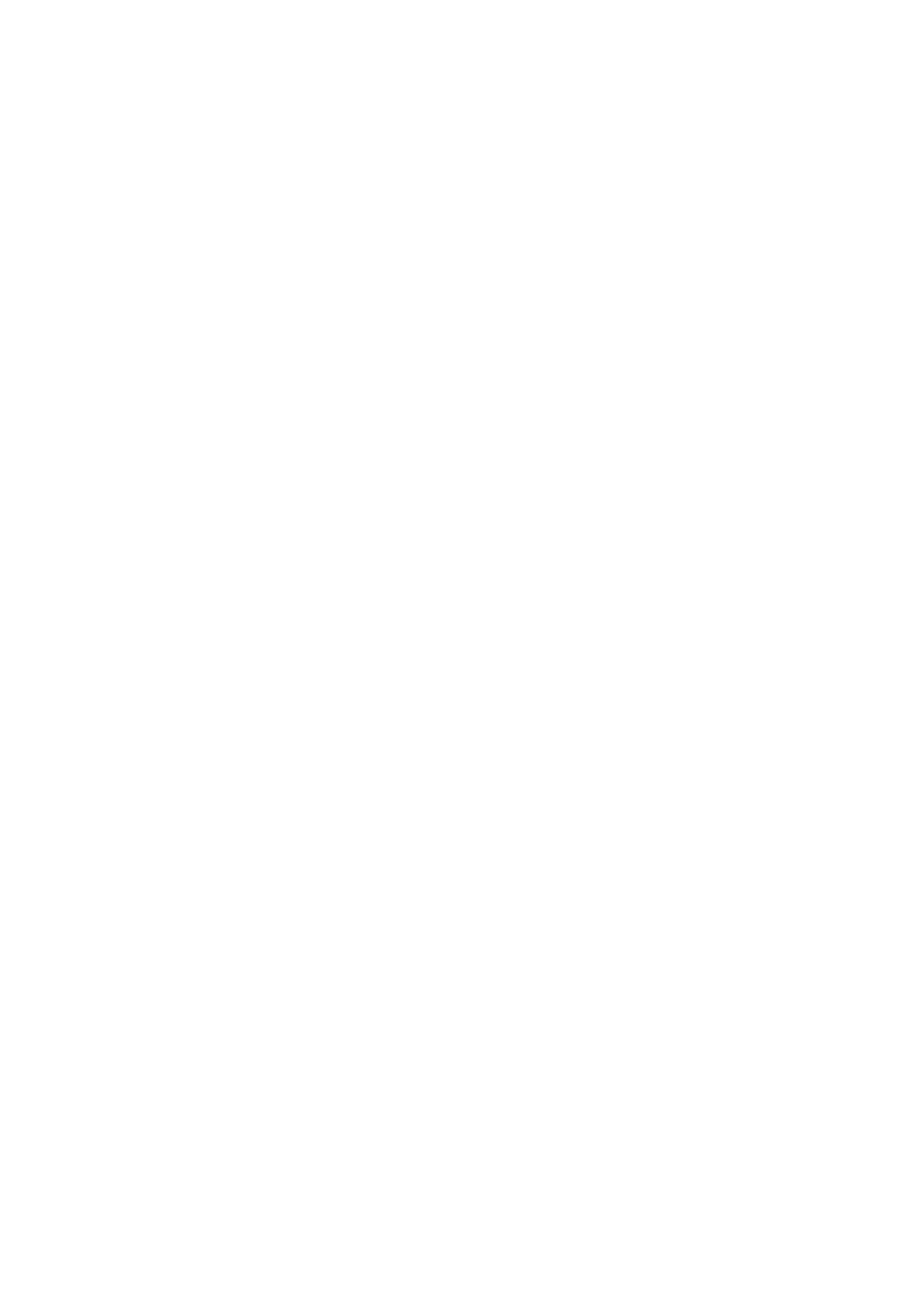## <span id="page-6-0"></span>**Summary**

#### **Project and client**

• Manaaki Whenua – Landcare Research, Lincoln, assessed the killing performance of the Trapper® T-Rex® rat trap for ship (Rattus rattus) and Norway (Rattus norvegicus) rats, for Key Industries, during May and June 2018.

#### **Objective**

• To test the killing efficacy of the T-Rex rat trap when capturing ship and Norway rats, using the National Animal Welfare Advisory Committee (NAWAC) trap-testing guideline.

#### **Methods**

- This trap testing was carried out with the approval of the Manaaki Whenua Landcare Research Animal Ethics Committee (AEC 15/12/01).
- Key Industries provided Protecta® EVO® Ambush® and Sidekick® bait stations, and new T-Rex rat traps to test their killing performance on wild-caught ship and Norway rats. Predator Free NZ wooden trap tunnels provided for a previous trial by Greater Wellington Regional Council were also used.
- Rats were penned individually and trialled in a free-approach test. Once the rat was struck by the trap, the time to loss of palpebral (blinking) reflex was measured to determine whether the trap rendered the captured animal irreversibly unconscious within 3 minutes. For the trap to pass the NAWAC trap-testing guidelines, 10 of 10 rats needed to be rendered irreversibly unconscious within 3 minutes.
- Rats that were trapped but remained conscious for longer than 3 minutes were euthanised and the trap jaw strike location was identified.

#### **Results**

- T-Rex rat traps were initially set inside Ambush bait stations. The first two captive ship rats tested were caught by their neck, side-on, and remained conscious beyond 3 minutes so were euthanised. Testing ceased and the bait station was modified by adding a corflute baffle inside the bait station in front of the trap to deter rats from accessing the trap along the front edge of the trap.
- Two ship rats were killed successfully in the modified trap set, before a third was caught by the neck side-on and survived. Testing restarted with traps set inside Sidekick bait stations.
- Using this trap set, two ship rats remained conscious beyond 3 minutes, with one caught across the middle of the body and the second caught by the front leg. A third rat ran into the bait station/trap and was killed successfully. The trap set was further modified by moving the trap forward to the front edge of the bait station.
- The first ship rat was caught by the front leg and survived. The traps were then set inside a wooden tunnel, as used for deploying traps by Predator Free NZ.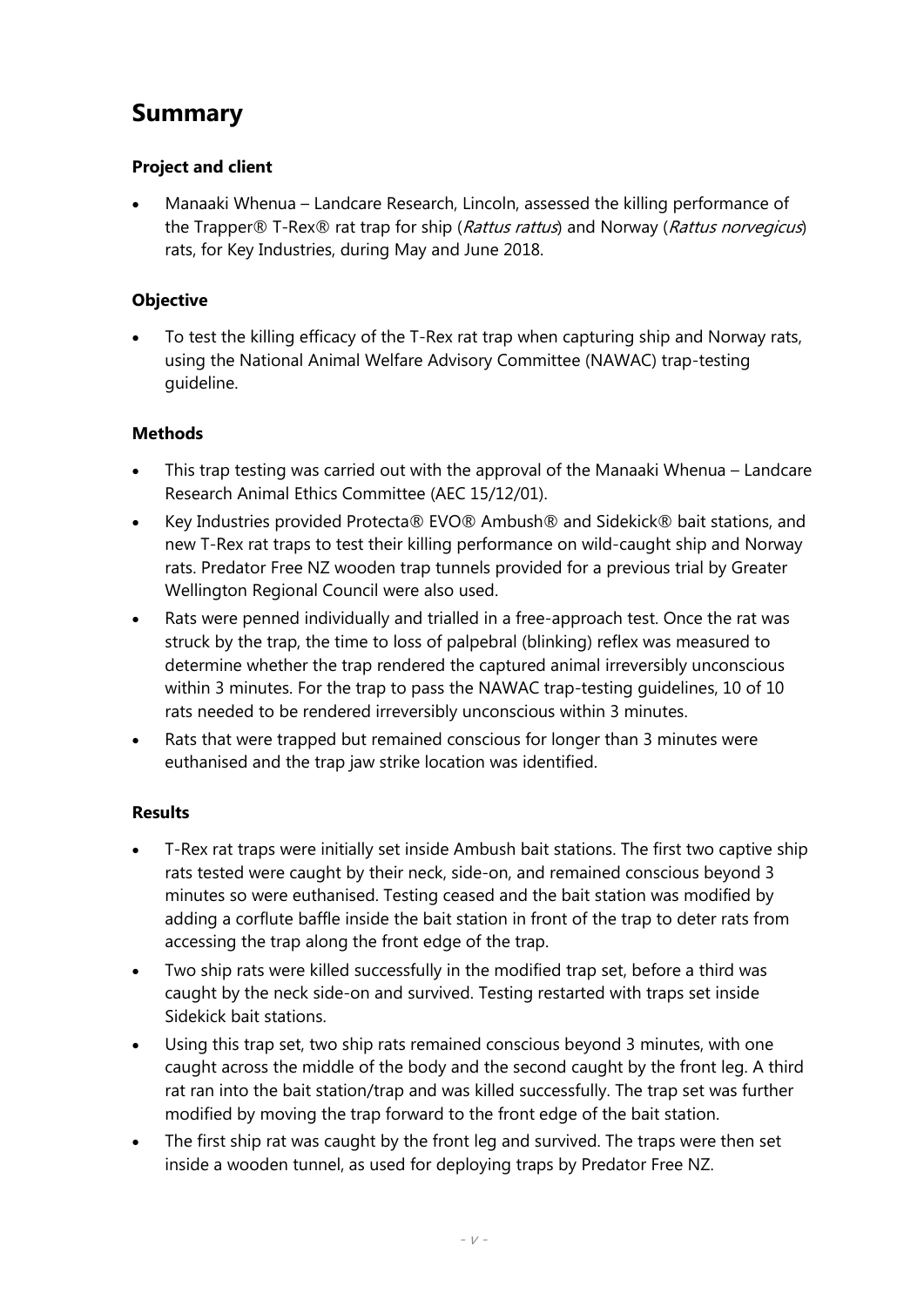- Ten out of ten ship rats were killed successfully with the T-Rex trap set in the wooden tunnel.
- The T-Rex trap in the wooden tunnel failed to kill the first adult Norway rat tested. The rat was caught by the neck, but was still able to breathe and remained conscious beyond 3 minutes. Testing ceased.

#### **Conclusions**

- The T-Rex rat trap set in a Predator Free NZ wooden tunnel passed the NAWAC traptesting guideline when tested on ship rats but failed the guideline for Norway rats.
- Frontal approach to the T-Rex trap resulted in consistent head and neck strike locations with all the ship rats captured.
- When the T-Rex trap was used inside Ambush and Sidekick bait stations, rats were struck inconsistently and were not rendered unconscious within 3 minutes. This indicated that side approaches to the trap in these stations results in poor welfare outcomes for captured rats.
- The T-Rex rat trap appears to have insufficient impact momentum and/or clamping force to consistently kill rats greater than 240 g, which most adult Norway rats are. Larger rats may be securely held in the trap, but could remain conscious for an extended period.

#### **Recommendation**

- Key Industries should promote the use of T-Rex rat traps in Predator Free NZ wooden tunnels to individuals and community groups for trapping ship rats.
- Monitoring of the strike locations, species and weights of rats captured using T-Rex rat traps as part of a community group trapping initiative should be encouraged in order to provide information on the likely effectiveness of this trap for killing Norway rats.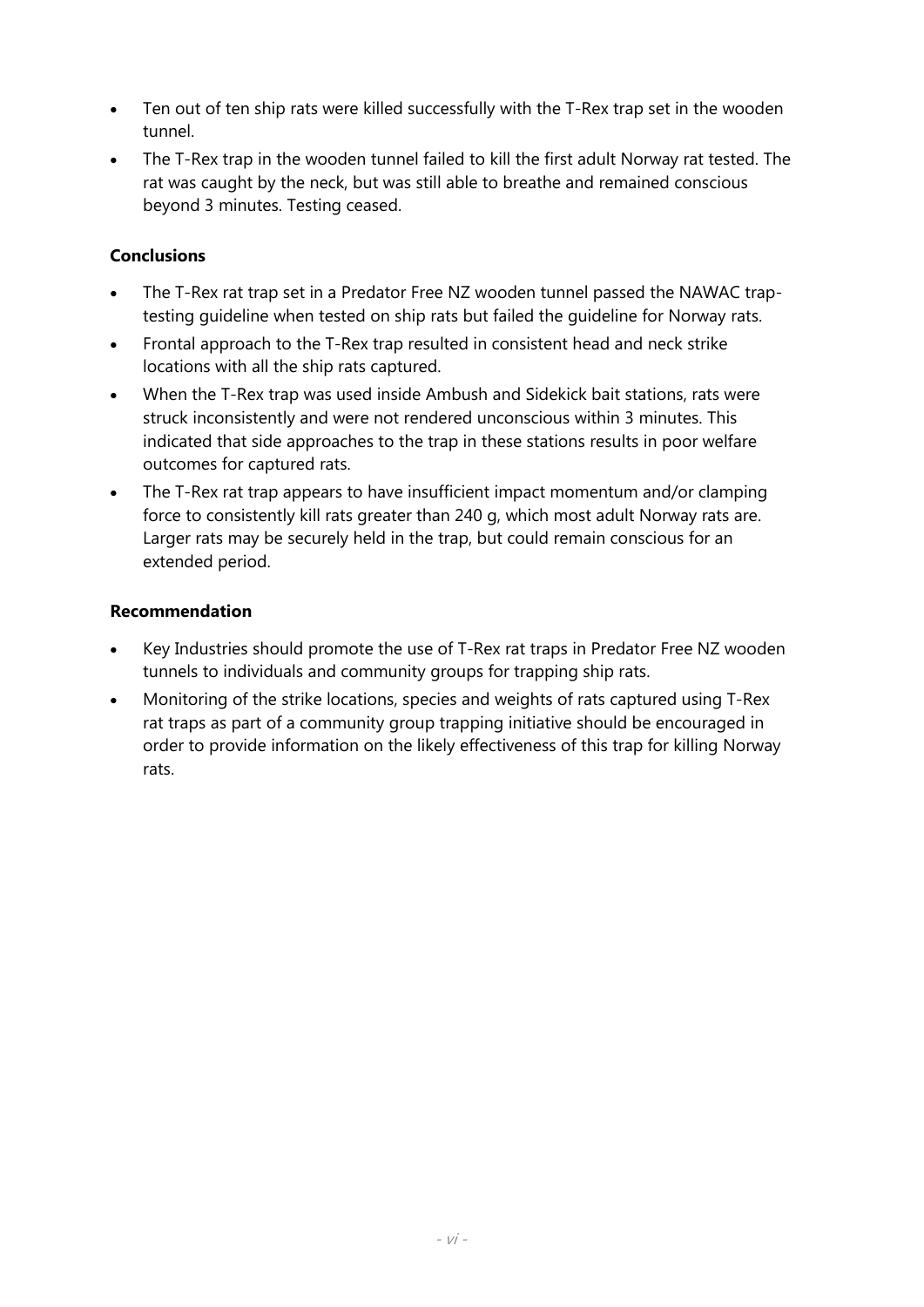#### <span id="page-8-0"></span>**1 Introduction**

Manaaki Whenua – Landcare Research, Lincoln, assessed the killing performance of the Trapper® T-Rex® rat trap for ship (Rattus rattus) and Norway (Rattus norvegicus) rats, for Key Industries, during May and June 2018. The Trapper® T-Rex® is also sold as the Tomcat® Rat Snap Trap.

#### <span id="page-8-1"></span>**2 Objective**

• To test the killing efficacy of the T-Rex rat trap when capturing ship and Norway rats, using the National Animal Welfare Advisory Committee (NAWAC) trap-testing guideline.

#### <span id="page-8-2"></span>**3 Methods**

The client provided Protecta® EVO® Ambush®, and Sidekick® bait stations (designed to hold both bait and traps) and Trapper® T-Rex® rat traps (Bell Laboratories, Wisconsin, USA) to test the traps' killing performance on wild-caught ship and Norway rats. Predator Free NZ wooden trap tunnels [\(https://shop.predatorfreenz.org/products/victor](https://shop.predatorfreenz.org/products/victor-professional-rat-trap-tunnel%20accessed%2020%20June%202018)[professional-rat-trap-tunnel accessed 20 June 2018\)](https://shop.predatorfreenz.org/products/victor-professional-rat-trap-tunnel%20accessed%2020%20June%202018) had been provided to Manaaki Whenua – Landcare Research for previous testing of the Snap-E rat trap (Morriss 2017) and were reused for this trial.

Wild-caught rats were acclimatised to captivity in cages before being transferred to test arenas for the trap testing. Rats were confined individually and trialled in a free-approach test during late afternoon or evening. In each arena a trap was set in a double entrance bait station or single-ended tunnel (Figure 1).



**Figure 1. The four arenas used for trap testing. Rats were provided with a nest box, had free access to water, and were fed with standard rodent pellets (ProLab RHM 1800 LabDiet, PMI Nutrition International, MO, USA). Arenas are shown with Predator Free NZ wooden trap tunnels in place.**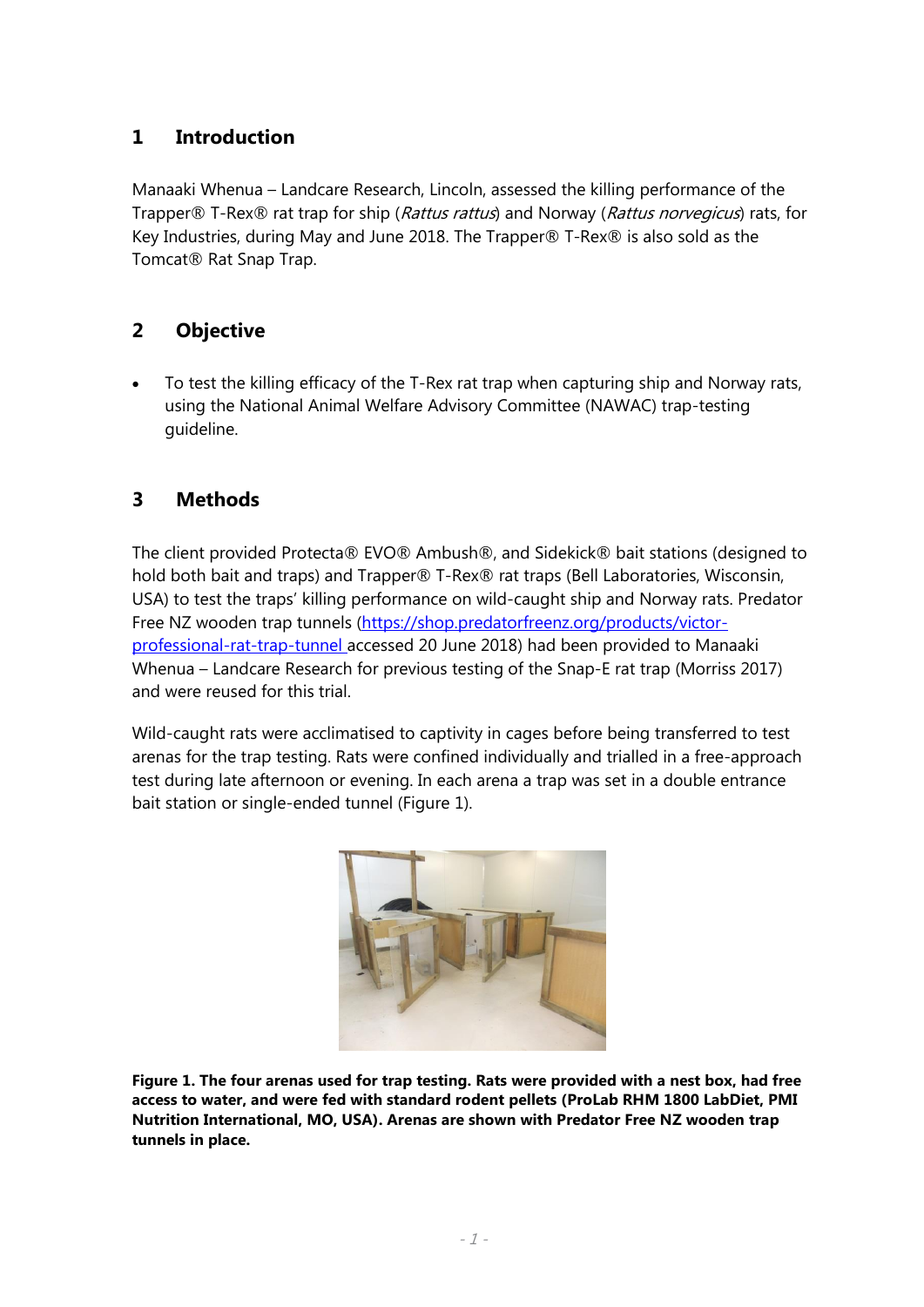When a rat was struck by the trap, the time to loss of palpebral (blinking) reflex was measured to determine whether the trap had rendered the captured animal irreversibly unconscious within 3 minutes. For the trap to pass the NAWAC trap-testing guideline (2011), 10 of 10 rats needed to be rendered irreversibly unconscious within 3 minutes. Once irreversible unconsciousness was identified, a stethoscope was used to determine cessation of heartbeat.

During the pen tests the T-Rex rat trap set was modified five times after failing to kill rats within the required time frame. The different tests are listed in chronological order below.

#### **Test 1**

The trap was set inside an Ambush bait station (Figure 2). Smooth peanut butter was placed in the removable bait well, level with the top of the well.

#### **Test 2**

A corflute baffle was attached inside the Ambush bait station in front of the trap to create a barrier to deter rats from triggering the trap with their head side-on at the front edge (Figure 3). When the bait station was closed, the barrier was held securely by the station roof in a vertical orientation. The trap was baited as in test 1 above.

#### **Test 3**

The trap was set inside a Sidekick bait station (Figure 4). The trap was placed fully back in the trap recess so that rats had access to the trap along its front edge. The trap was baited as in the previous tests.

#### **Test 4**

A Sidekick bait station was used with the trap placed forward in the trap recess so that the leading edge of the trap was flush with the wall of the bait station. Rats accessed the trap from the side (Figure 3).

#### **Test 5**

The trap was set inside a Predator Free NZ wooden trap tunnel (Figure 5). The trap was baited with smooth peanut butter, Nutella or walnut paste.

#### **Test 6**

For testing on Norway rats the trap was set as in the previous test (Figure 5), differing only in that it was baited with bacon fat.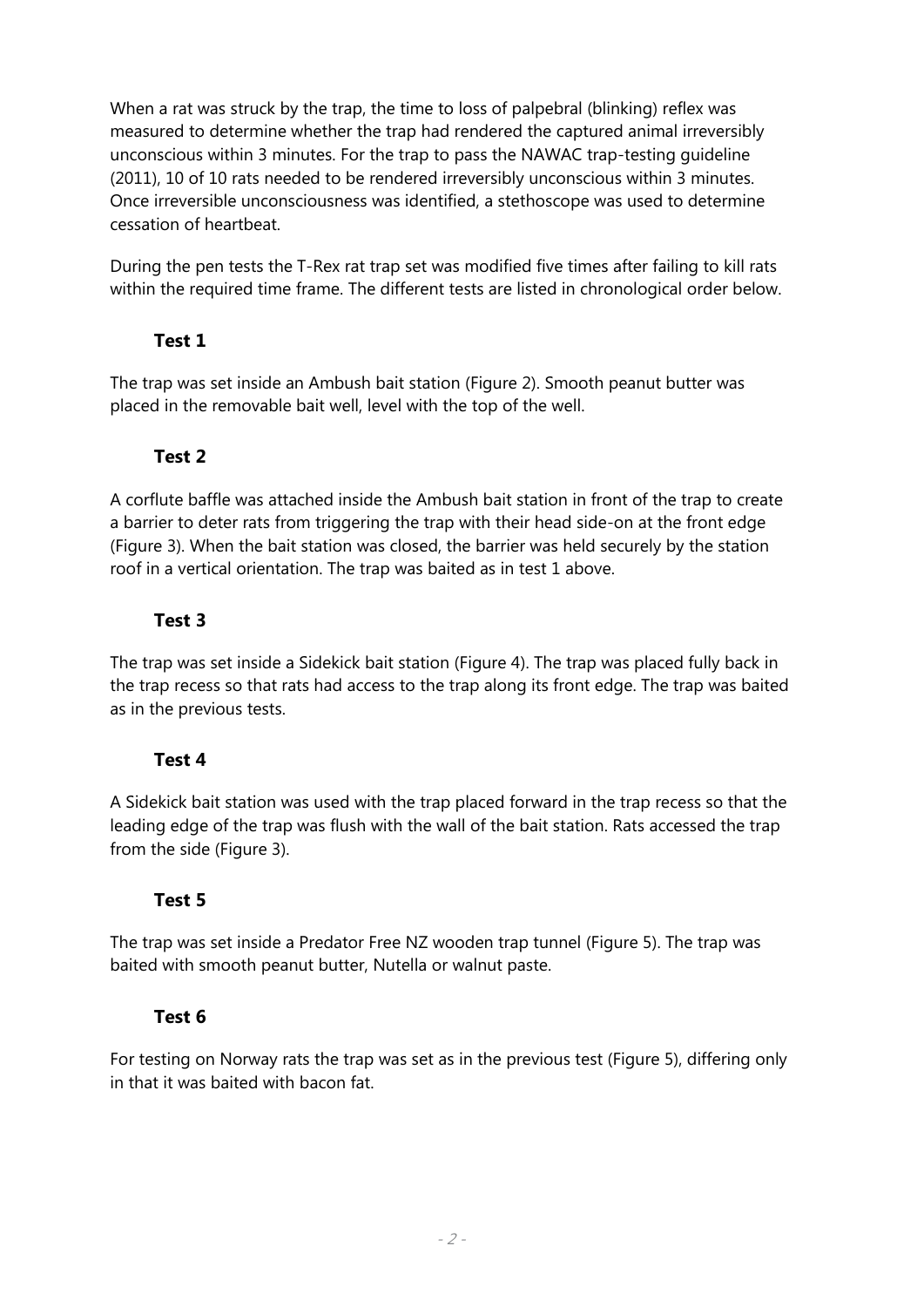

**Figure 2. A set un-baited T-Rex rat trap inside an open Ambush bait station. The entrance holes in the bait station base are on the right and are offset from where the trap is positioned so rats approach the trap from around a corner. The Ambush bait station was used for tests 1 and 2.**



**Figure 3. Unset T-Rex rat trap in an open Ambush bait station showing the added corflute barrier. When the bait station was closed, the barrier was held securely by the station roof in a vertical orientation.**



**Figure 4. Unset T-Rex rat trap in an open Sidekick bait station. Left: Trap placed fully back in the trap recess so that rats had access to the front edge of the trap, as used for test 3. Right: Trap placed forward in the trap recess so that the leading edge of the trap was flush with the wall of the bait station. This set was used for test 4.**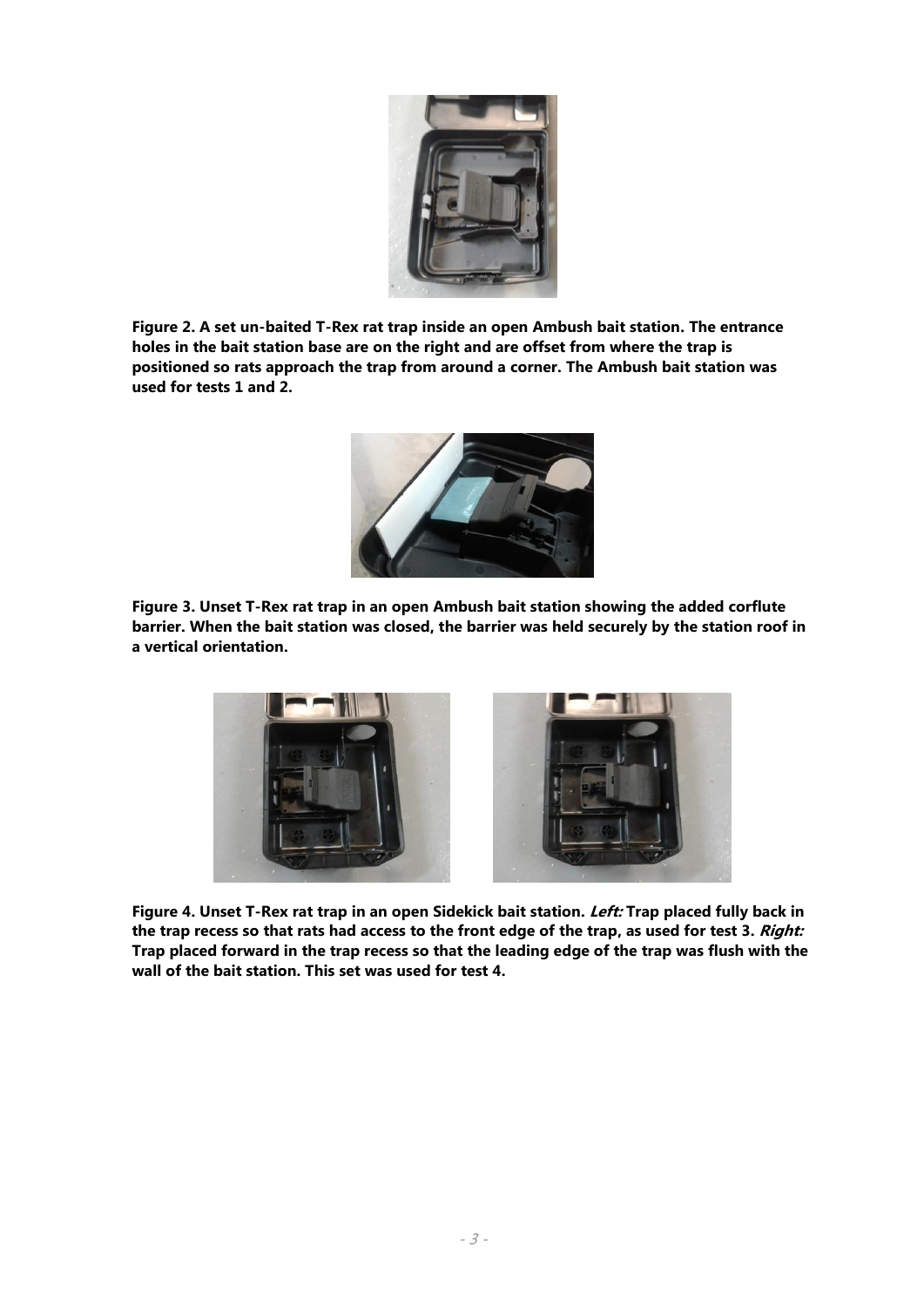

**Figure 5. The Predator Free NZ wooden trap tunnel used for tests 5 and 6. A 50 × 50 mm entrance hole was cut in the mesh at the far end of the tunnel (not visible) and the mesh at the closed end of the tunnel was removable to allow access to the trap. The T-Rex trap was set 2 cm into the tunnel from the closed end. Two tacks were nailed into the trap tunnel floor in front of the trap to prevent it being pulled forward, or pushed too close to the entrance hole in the front mesh.** 

Test animals that survived were euthanised by cervical dislocation. No rats were necropsied because all trapped rats were securely held and trap strike location and resulting injury were obvious. This work was carried out with the approval of the Manaaki Whenua – Landcare Research Animal Ethics Committee (AEC 15/12/01).

#### <span id="page-11-0"></span>**4 Results**

In test 1, the first two ship rats tested were caught by their neck side-on and remained conscious beyond 3 minutes, so were euthanised (Table 1). Testing ceased and the bait station was modified as described in the methods.

In test 2, two ship rats were killed successfully in the modified trap set, before a third was caught by the neck side-on and survived (Table 1). Testing ceased and the trap was modified further.

Subsequently (test 3), two ship rats were caught in the trap but remained conscious beyond 3 minutes, with one caught across the middle of the body and the second caught by the right front lower leg. A third rat was trapped in quick succession when it ran into the bait station/trap and was killed successfully (Table 1). Testing ceased and the trap set was further modified.

During test 4, one ship rat was caught by the front left foreleg and survived (Table 1). Testing ceased and the trap set was modified again.

In test 5, 10 out of 10 ship rats were killed successfully (Table 1). All of these were struck on the neck or head and rendered irreversibly unconscious quickly. The palpebral reflex was only detected in two rats, with the remainder unconscious when first assessed. Five rats had obvious skull fractures and were likely to have been rendered irreversibly unconscious instantly, although the time taken to open up the test arena and access the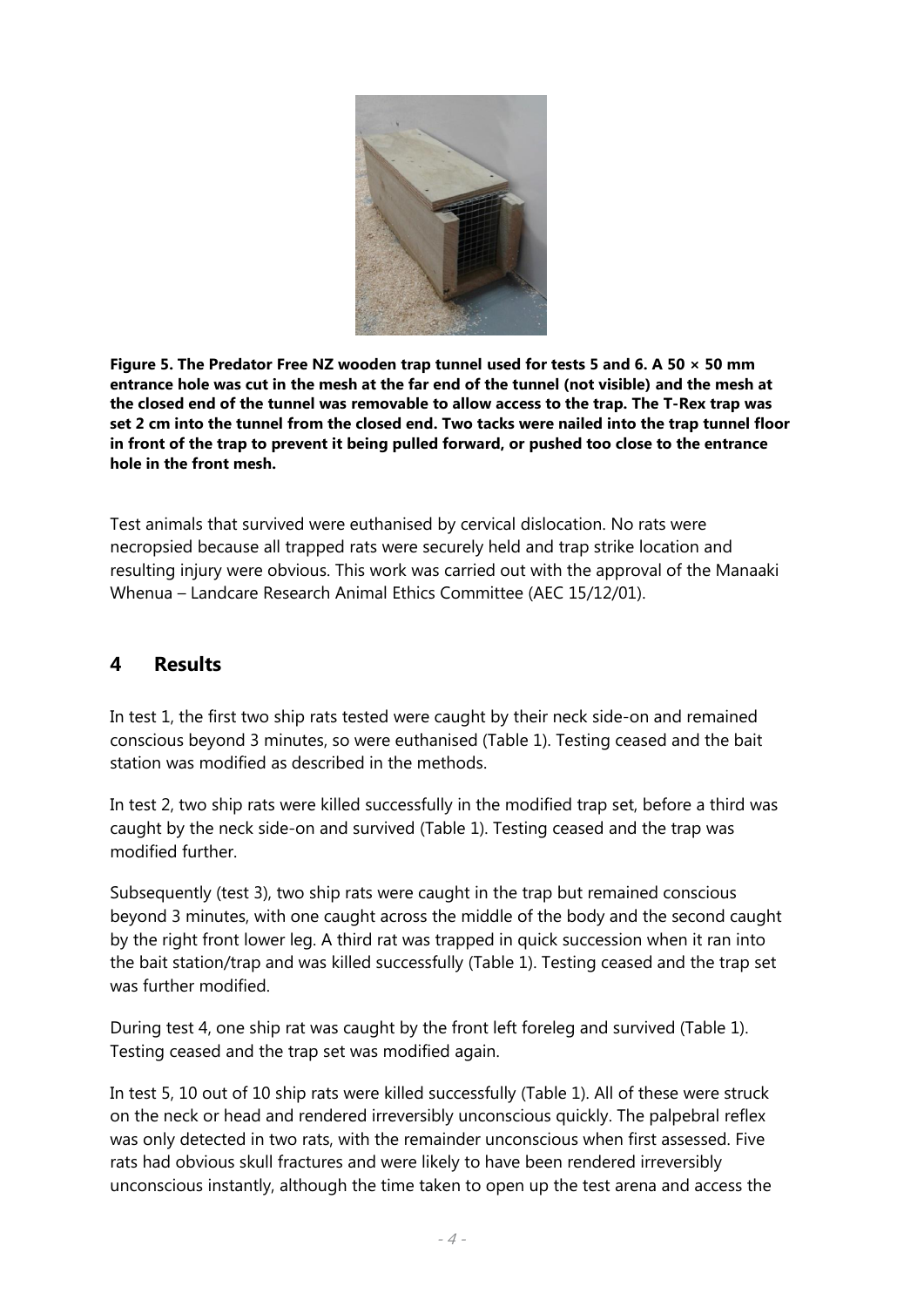rat in the trap tunnel prevents rapid assessment of consciousness. Photos of these 10 rats are included in Appendix 1 to show the consistent trap jaw strike locations.

The T-Rex trap set in a Predator Free NZ trap tunnel failed to kill the first adult Norway rat tested (Table 2). The rat was securely held by the neck, but still managed to breathe and remained conscious beyond 3 minutes. Testing ceased.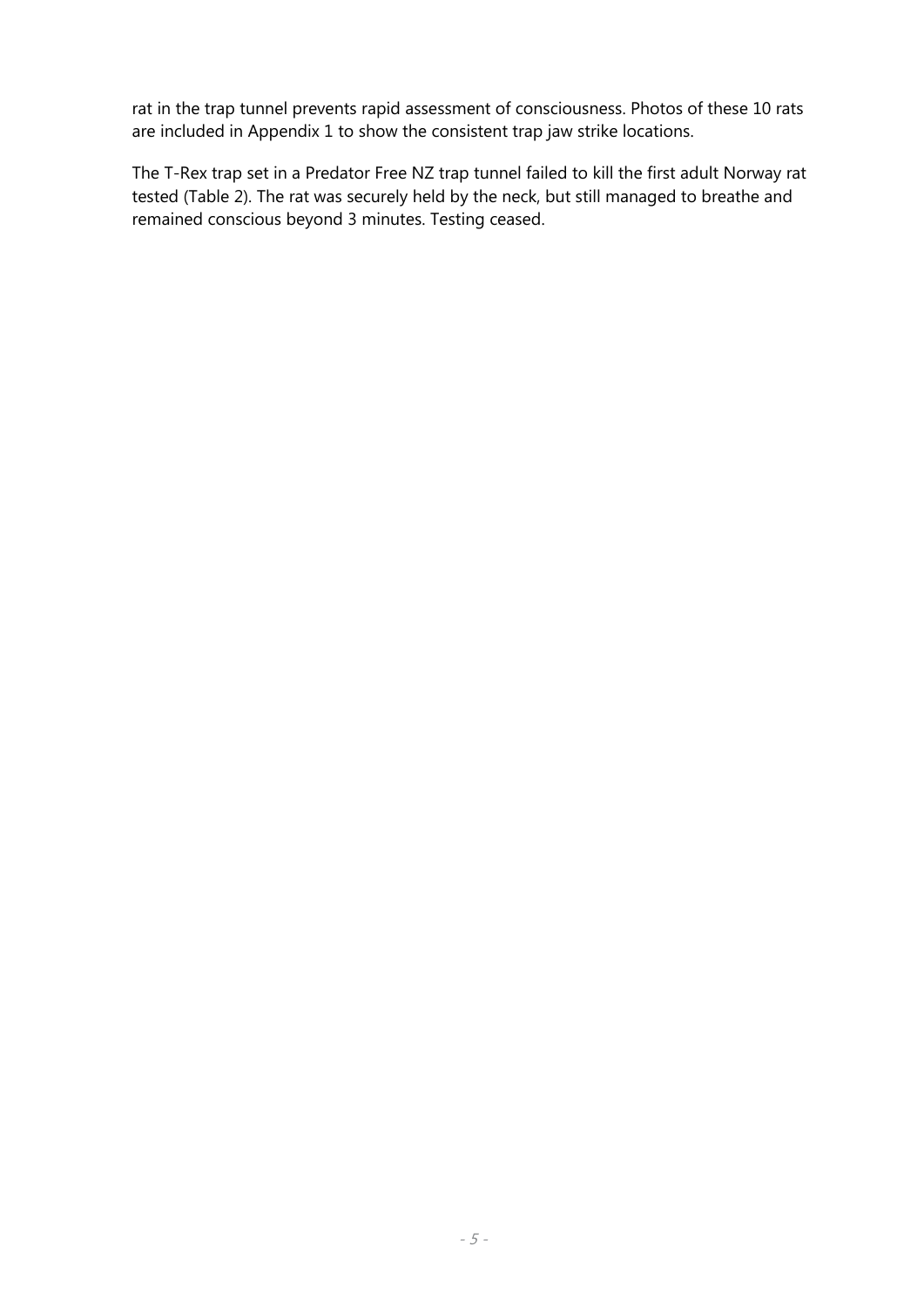#### **Table 1. Outcome of tests using the T-Rex rat trap for capturing ship rats**

| <b>Date</b> | Weight<br>(g) | Sex       | Loss of<br>palpebral reflex<br>(min:s) | <b>Heart stop</b><br>(min:s) | <b>Strike location</b>          | <b>Notes</b>                                                                                |
|-------------|---------------|-----------|----------------------------------------|------------------------------|---------------------------------|---------------------------------------------------------------------------------------------|
| Test 1      |               |           |                                        |                              |                                 |                                                                                             |
| 1/05/2018   | 186.0         | M         | $\overline{a}$                         |                              | Neck side-on                    | Caught on front edge of trap; breathing freely; trap jaws on side of neck;<br>securely held |
| 1/05/2018   | 148.1         | F.        |                                        |                              | Neck/upper shoulder side-<br>on | Caught on front edge of trap; breathing freely; trap jaws on side of neck;<br>securely held |
| Test 2      |               |           |                                        |                              |                                 |                                                                                             |
| 8/05/2018   | 95.7          | ${\sf M}$ | $<$ 1 min 33 s                         | $<$ 3 min 19 s               | Neck/upper shoulder             | Side entry to trap; no heartbeat detected; compression of upper chest by<br>trap jaws       |
| 8/05/2018   | 120.9         | F.        | $<$ 59 s                               | 3 min 29 s                   | Neck/upper shoulder             | Side entry to trap; compression of upper chest                                              |
| 14/05/2018  | 128.1         | F.        |                                        |                              | Neck side-on                    | Side entry to trap; breathing freely; trap jaws on side of neck; securely held              |
| Test 3      |               |           |                                        |                              |                                 |                                                                                             |
| 17/05/2018  | 86.8          | M         | $\overline{a}$                         |                              | Rear of chest (diaphragm)       | Still able to breathe; slowly going unconscious but still conscious at 5 min                |
| 17/05/2018  | 122.0         | M         |                                        |                              | Right front lower leg           | Also had bloody nose; securely held                                                         |
| 17/05/2018  | 130.4         | F.        | 1 min                                  | $<$ 1 min 30 s               | Chest                           | Ran into bait station/trap; no heartbeat detected                                           |
| Test 4      |               |           |                                        |                              |                                 |                                                                                             |
| 18/05/2018  | 144.2         | M         |                                        |                              | Front left foreleg              | Vocalising; securely held                                                                   |
| Test 5      |               |           |                                        |                              |                                 |                                                                                             |
| 22/05/2018  | 70.9          | F.        | $< 1$ min 8 s                          | $< 1$ min 8 s                | <b>Neck</b>                     | No heartbeat detected; central front entry to trap; securely held                           |
| 24/05/2018  | 141.0         | M         | < 30 s                                 | 4 min 49 s                   | Head between ears and<br>eyes   | Fractured skull; probably instantly unconscious; breathing/movement up to<br>3 min          |
| 24/05/2018  | 133.7         | F.        | < 37 s                                 | 4 min 24 s                   | Head between ears and<br>eyes   | Fractured skull; probably instantly unconscious; caught by corner of trap<br>jaws           |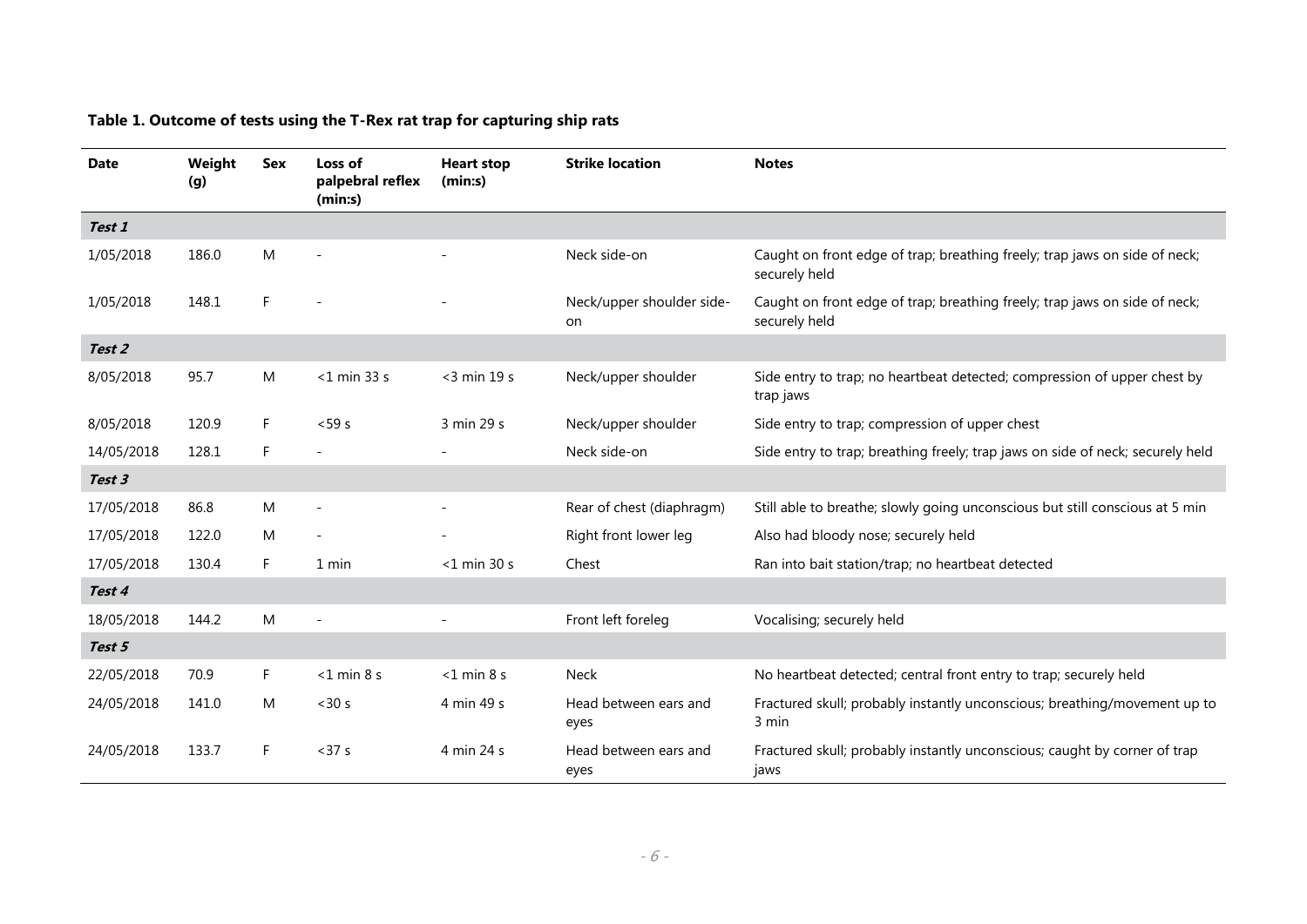| <b>Date</b>   | Weight<br>(g) | Sex | Loss of<br>palpebral reflex<br>(min:s) | Heart stop<br>(min:s) | <b>Strike location</b>   | <b>Notes</b>                                                                                       |
|---------------|---------------|-----|----------------------------------------|-----------------------|--------------------------|----------------------------------------------------------------------------------------------------|
| Test 5, con't |               |     |                                        |                       |                          |                                                                                                    |
| 11/06/2018    | 107.8         | F.  | $<$ 54 s                               | 3 min 19 s            | Head back of skull       | Fractured skull; probably instantly unconscious; central front of trap                             |
| 11/06/2018    | 96.6          | M   | < 30 s                                 | 3 min 16 s            | Head across ears         | Fractured skull; probably instantly unconscious; central front of trap                             |
| 14/06/2018    | 120.1         | F.  | $1 \text{ min } 5 \text{ s}$           | 3 min 29 s            | Immediately behind head  | Ran into tunnel; had palpebral reflex initially; airway occlusion probable<br>cause of death       |
| 16/06/2018    | 129.4         | M   | $<$ 54 s                               | 3 min 16 s            | Head back of skull       | Fractured skull; probably instantly unconscious; central front of trap                             |
| 16/06/2018    | 66.6          | F.  | 1 min 31 s                             | 2 min 48 s            | Immediately behind head  | Central front of trap; had palpebral reflex initially; airway occlusion<br>probable cause of death |
| 18/06/2018    | 168.4         | M   | $<$ 1 min 23 s                         | 3 min 27 s            | Head across ears         | Central front of trap; no palpebral reflex detected; airway occlusion<br>probable cause of death   |
| 18/06/2018    | 103.2         | M   | $<$ 1 min 1 s                          | 3 min 25 s            | Neck and front right paw | Central front of trap; no palpebral reflex detected; airway occlusion<br>probable cause of death   |

#### **Table 2. Outcome of tests using the T-Rex rat trap for capturing Norway rats**

| <b>Date</b> | Weight<br>(g) | Sex | Loss of<br>palpebral reflex<br>(min:s) | <b>Heart stop</b><br>(min:s) | <b>Strike location</b> | <b>Notes</b>                                                                                |
|-------------|---------------|-----|----------------------------------------|------------------------------|------------------------|---------------------------------------------------------------------------------------------|
| Test 6      |               |     |                                        |                              |                        |                                                                                             |
| 31/05/2018  | 245.2         |     | $\sim 100$ m $^{-1}$                   | $\sim$                       | Neck                   | Rat still able to breathe; caught just behind head; securely held; central front of<br>trap |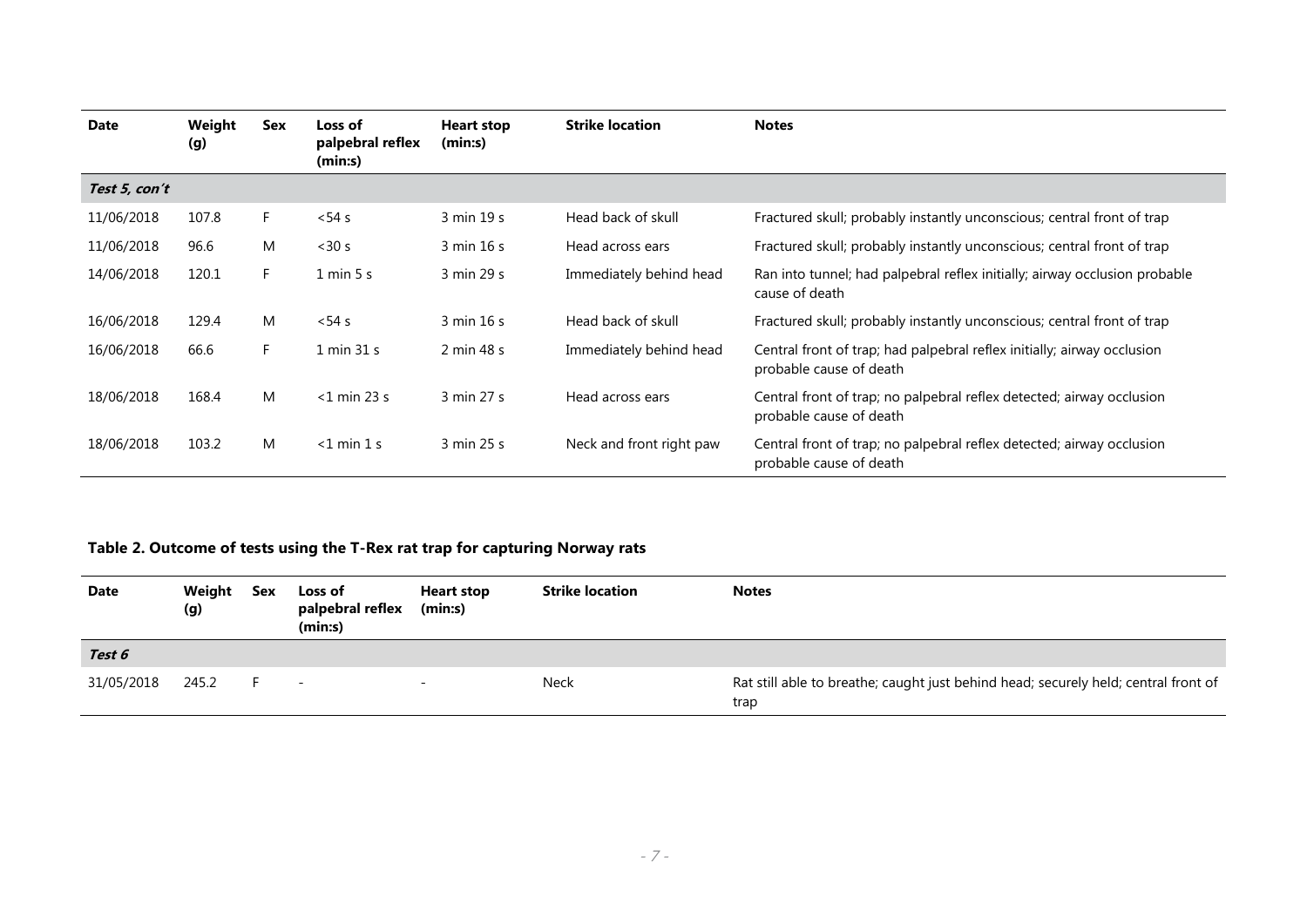### <span id="page-15-0"></span>**5 Conclusions**

The T-Rex rat trap set in a Predator Free NZ wooden trap tunnel passed the NAWAC traptesting guideline when tested on ship rats but failed the guideline for Norway rats. Frontal approach to the T-Rex trap in the wooden tunnel resulted in consistent head and neck strikes on all ship rats captured. Half of the ship rats in the final test had fractured skulls, which indicates that the impact momentum is sufficient to quickly kill rats of the size tested. All rats captured in the T-Rex trap were securely held, demonstrating that the trap had sufficient clamping force for the size of rats tested, and if the trap jaw impact hadn't caused a skull fracture would have contributed to the airway occlusion that was observed.

When the T-Rex trap was used inside Ambush and Sidekick bait stations, ship rats were struck inconsistently and rats were not rendered unconscious in less than 3 minutes, indicating that side approaches to the trap in these stations result in extended times to death for captured rats. With traps set in this way, rats may be trying to pass over the trap treadle rather than eating the bait, resulting in inconsistent contact with the trap treadle and consequently varied trap jaw strike locations on the rats.

The T-Rex rat trap appears to have insufficient impact momentum and/or clamping force to consistently kill rats greater than 240 g, which most adult Norway rats are. Larger rats caught in the trap may remain securely held, but could remain conscious for extended periods. It is unknown whether the T-Rex rat trap has sufficient impact momentum to consistently cause skull fractures when larger rats (>240 g) are struck on the head. However, a Manaaki Whenua staff member who set a T-Rex trap privately caught a 299 g male Norway rat, with the trap jaw causing a skull fracture between the ears and eyes, so the trap has potential to work effectively on Norway rats if the strike location can be limited to the head. Monitoring the strike locations, species and weight of rats captured using T-Rex rat traps as part of a community group trapping initiative could provide answers to this question.

#### <span id="page-15-1"></span>**6 Recommendations**

- Key Industries should promote the use of T-Rex rat traps in Predator Free NZ wooden tunnels to individuals and community groups for trapping ship rats.
- Monitoring of the strike locations, species and weight of rats captured using T-Rex rat traps as part of a community group trapping initiative should be encouraged to provide information on the likely effectiveness of this trap for killing Norway rats.

## <span id="page-15-2"></span>**7 Acknowledgements**

Thanks to Animal Facility staff for animal husbandry, Key Industries for funding, Bruce Warburton for review, Ray Prebble for editing and Cynthia Cripps for final formatting of this report.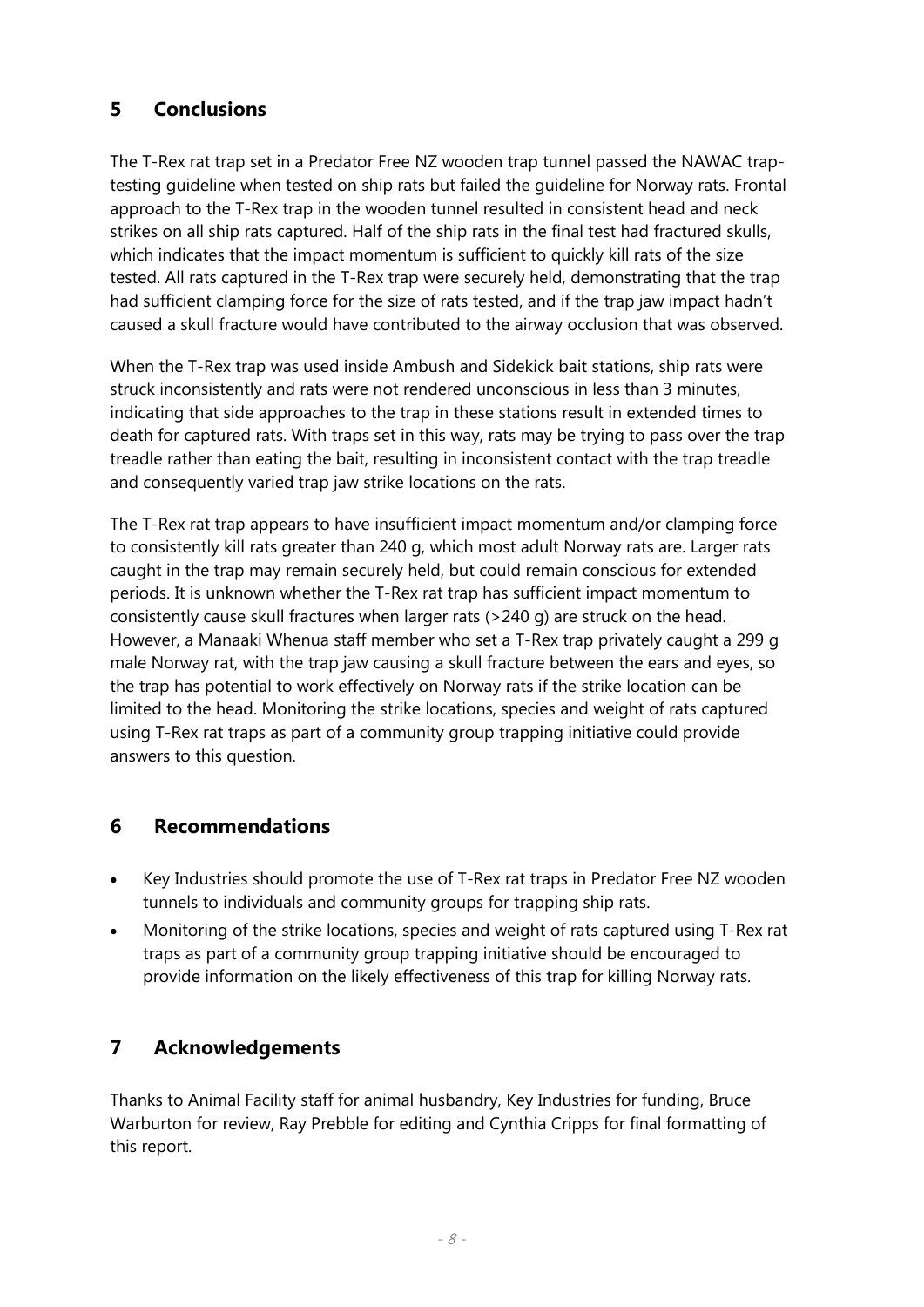### <span id="page-16-0"></span>**8 References**

Morriss G 2017. Pen testing of the kill efficacy of the Snap E rat trap when used for capturing ship and Norway rats. Landcare Research Contract Report LC2995.

National Animal Welfare Advisory Committee (NAWAC) 2011. Guideline 09: assessing the welfare performance of restraining and kill traps 2011. http://www.mpi.govt.nz/document-vault/8521 (accessed 21 June 2018).